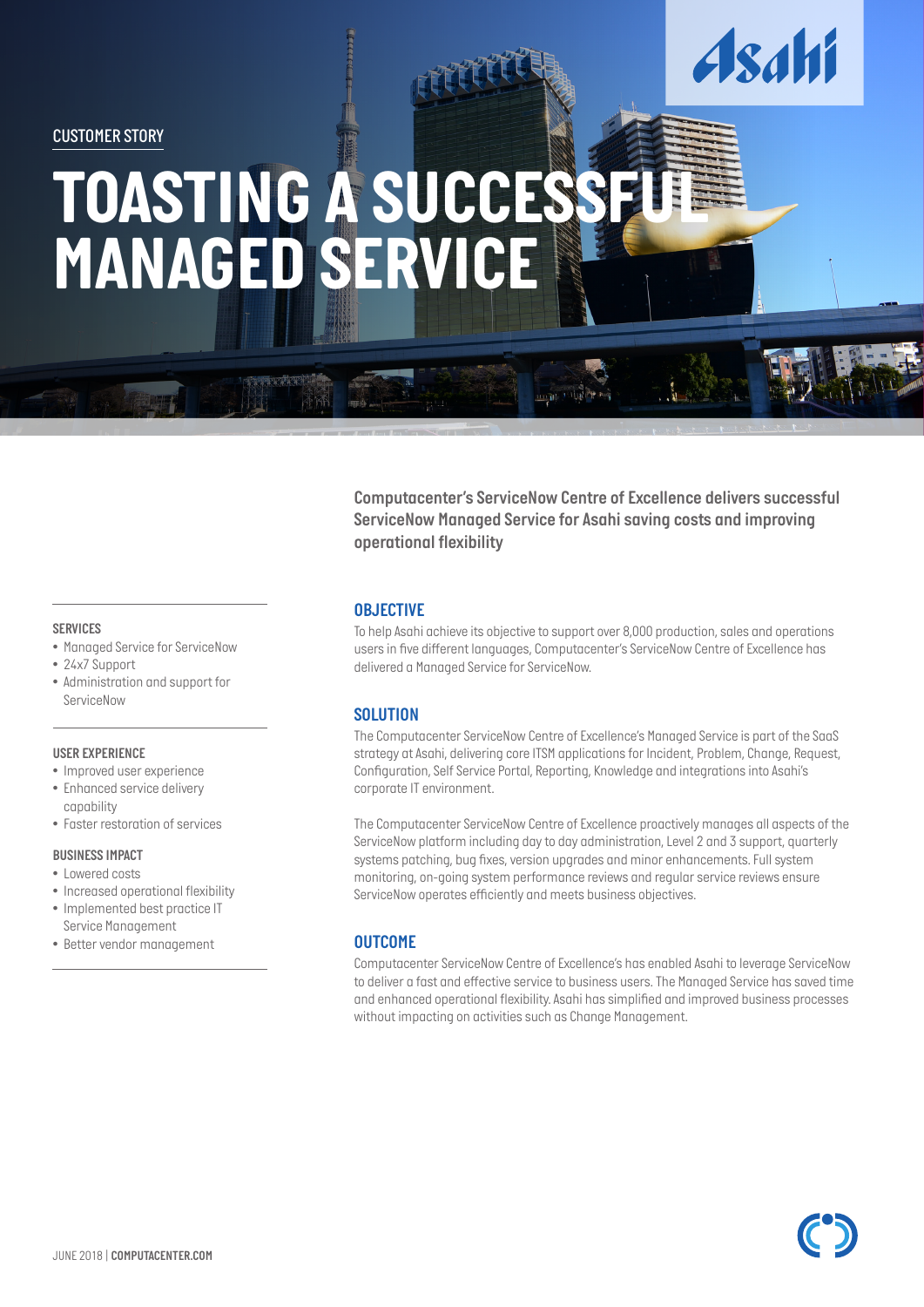# $G$

*The technical knowledge and service that we receive from Computacenter is the best that we have experienced.*

*Martin Stepar, Service Desk Lead, Asahi Breweries Europe*



# $\mathcal{G}$

*Now we can improve how we support business users, exploit the platform's full potential and do it all more cost effectively too.*

*Tomas Votruba, Europe Service Desk Manager, Asahi Breweries Europe*



# *OBJECTIVE*

## *Using ServiceNow to support a complex operation in multiple languages*

*ABE Group's portfolio includes brands such as Pilsner Urquell and Kozel from the Czech Republic, Poland's Tyskie and Lech, Hungary's Dreher and Romania's Ursus. The Group exports their products to 60 countries around the world. Tomas Votruba, Europe Service Desk Manager, ABE Group, runs the small team responsible for using ServiceNow to support over 8,000 production, sales and operations users in five different languages across the Czech Republic, Slovakia, Poland, Romania and Hungary as well as the UK, Germany, Spain, Sweden and Austria.*

## *Achieving best practice IT Service Management and a strong user experience*

*ABE Group is continually investing in its service delivery capability to ensure a strong and positive user experience. It wanted to leverage ServiceNow to support its complex operational needs. Tomas says "Outsourcing the management of ServiceNow aligns with our cloud strategy for critical IT infrastructure. Another key objective was to achieve best practice in IT Service Management."*

*Following a detailed procurement process, ABE Group selected Computacenter's Managed Service for ServiceNow. Tomas adds, "We looked at cost of course, but it was far more important for us to select the partner with the right capabilities and skillset. Computacenter hold the Elite Partner accreditation from ServiceNow and received positive feedback across the board for ServiceNow expertise and the ability to add value to our business."*

# *SOLUTION*

## *Managed Service enables more cost effective support for business users*

*Computacenter's Managed Service is part of the SaaS strategy at ABE Group. The core ITSM processes delivered under the Managed Service include Incident, Problem, Change, Request, Configuration, Self Service Portal, Reporting, Knowledge and integrations into ABE Group's corporate IT environment.* 

*Computacenter's ServiceNow Centre of Excellence proactively manage all aspects of the ServiceNow platform including day to day administration, Level 2 and Level 3 support as well as quarterly systems patching. Bug fixes and minor enhancements are carried out by Computacenter's certified ServiceNow consultants who also staff the Service Desk. Full system monitoring, on-going performance reviews and regular service reviews ensure ServiceNow operates efficiently and meets business objectives.*

*Tomas says, "Computacenter's Managed Service complements the small team that we run. We have eliminated the cost and requirement for retaining skilled ServiceNow roles such as System Administrators. This frees our team to focus on the core business of delivering a first-class user experience. Additionally, a combination of outsourcing ServiceNow and the platform's native out of the box functionality minimise any potential development time."*